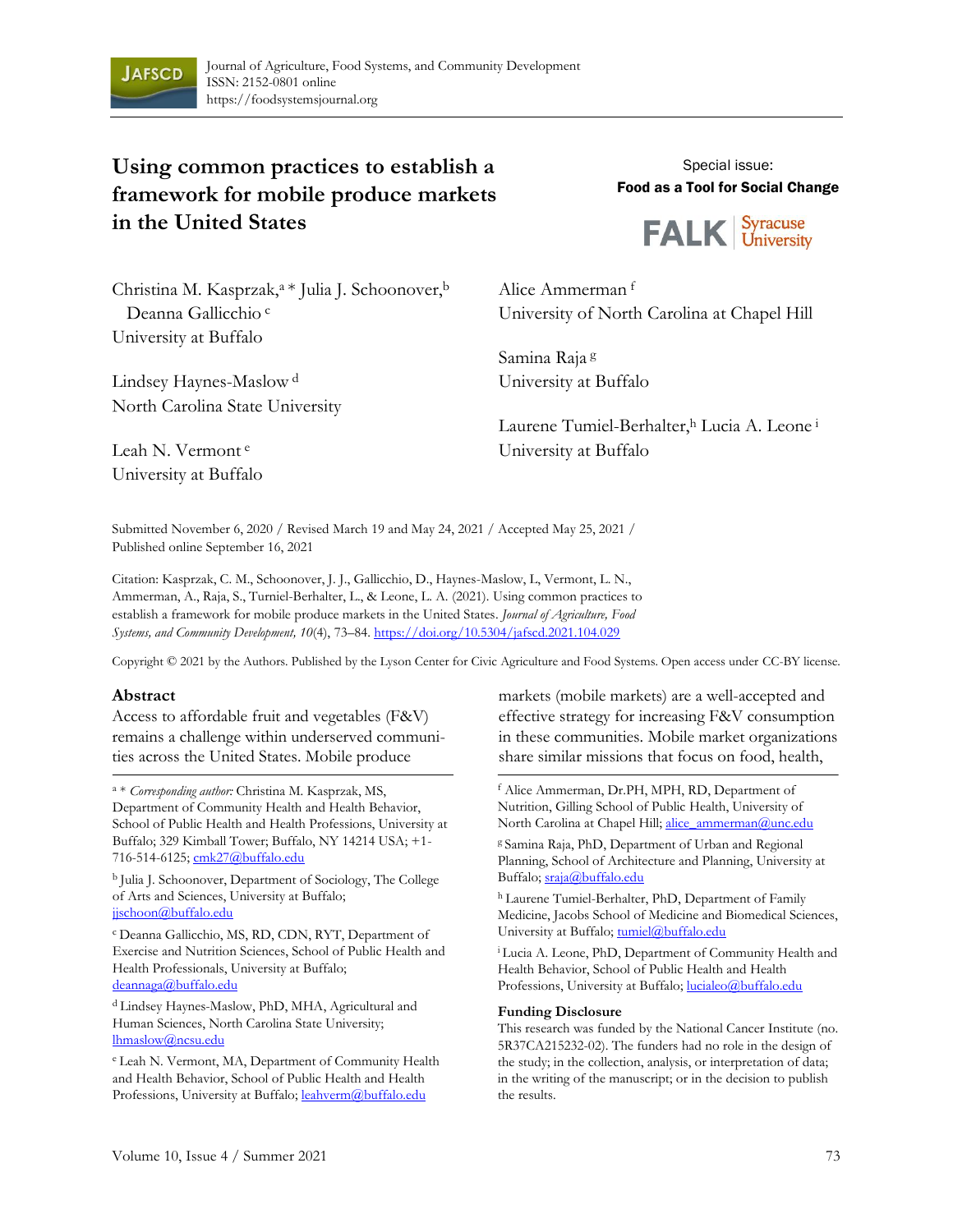and empowerment, participate in incentive programs, offer nutrition education, utilize grassrootsbased marketing strategies, prioritize local produce, and sell competitively priced produce through a market style. While mobile markets have become increasingly prevalent, models vary widely. Establishing standardized practices is essential for ensuring the effectiveness and sustainability of this important food access program. This research seeks to identify common practices of established mobile markets and describe the resources they rely on.

### **Keywords**

Diet, Food Access, Implementation, Public Health Practice, Mobile Market, Lower-Income

### **Introduction**

Effective, sustainable, and culturally acceptable interventions targeting underserved populations are needed to reduce disparities in dietary intake and decrease the prevalence of diet-related diseases such as heart disease, type 2 diabetes, obesity, and some cancers (Braveman et al., 2010). Fruit and vegetable (F&V) consumption is significantly lower in lower-income neighborhoods and communities of color and may be a contributing factor to disease risk (Grimm et al., 2012). Limited access to F&V has been identified as a barrier to consumption, spurring an emergence of research and strategies to increase access to healthy food (Haynes-Maslow et al., 2015; Haynes-Maslow et al., 2013; Kasprzak et al., 2020; Zenk et al., 2011). Mobile produce markets, or mobile markets, are small markets that travel to communities to distribute and sell F&V (Hsiao et al., 2019). To address growing health concerns, mobile markets have grown in number and popularity throughout the U.S. (Hsiao et al., 2019).

Research indicates mobile markets are a viable solution for improving the food environment through increased availability and access to F&V. There is growing evidence of their effectiveness in influencing F&V purchase and consumption (Hollis-Hansen et al., 2019; Hsiao et al., 2019). More rigorous and large-scale evaluations of mobile markets show an increase in F&V intake ranging from one-half to one cup per day (Gans et al., 2018; Leone et al., 2018). Among food access programs (e.g., community gardens, healthy corner stores, etc.), mobile markets are perceived favorably among lower-income communities if convenience and affordability are ensured (Haynes-Maslow et al., 2015; Kasprzak et al., 2020; Zepeda et al., 2014). However, vulnerable populations have expressed a limited awareness and understanding of mobile markets and a reluctance to trust new vendors due to concerns surrounding the organization's motives and mission (Kasprzak et al., 2020; Zepeda et al., 2014). Therefore, ample and strategic community engagement should take place before establishing a market in a new community.

Organizations that start mobile markets, primarily nonprofit entities, avoid some business risks associated with "brick and mortar" stores and can quickly adapt to communities' needs (Hollis-Hansen et al., 2019; Leone et al., 2019). However, many organizations face challenges with community and organizational sustainability (Zepeda & Reznickova, 2016). Although there is growing interest in evaluating the impact of mobile markets on health, little is known about operational mechanics and what set of practices maximize the likelihood of reaching the target population and sustainability. Identifying common practices will provide a precedent for new markets to follow, avoiding the trial-and-error process that established mobile markets have previously experienced. Furthermore, the adoption of a standard set of practices by mobile markets will allow researchers to investigate whether a well-run mobile market can create positive change and facilitate replication and comparison across communities. Identifying common practices among mobile markets also helps to further legitimize this food access strategy. For example, while some states have established their own criteria, there is a lack of clarity in how a mobile produce market is defined by the United States Department of Agriculture (USDA). Summarizing practices can provide a framework to understand mobile market operations, prompting federal agencies to establish an accepted definition and facilitate organizations' participation in federal nutrition assistance programs (e.g., Supplemental Nutrition Assistance Program [SNAP], Women, Infants, and Children Program [WIC], Farmers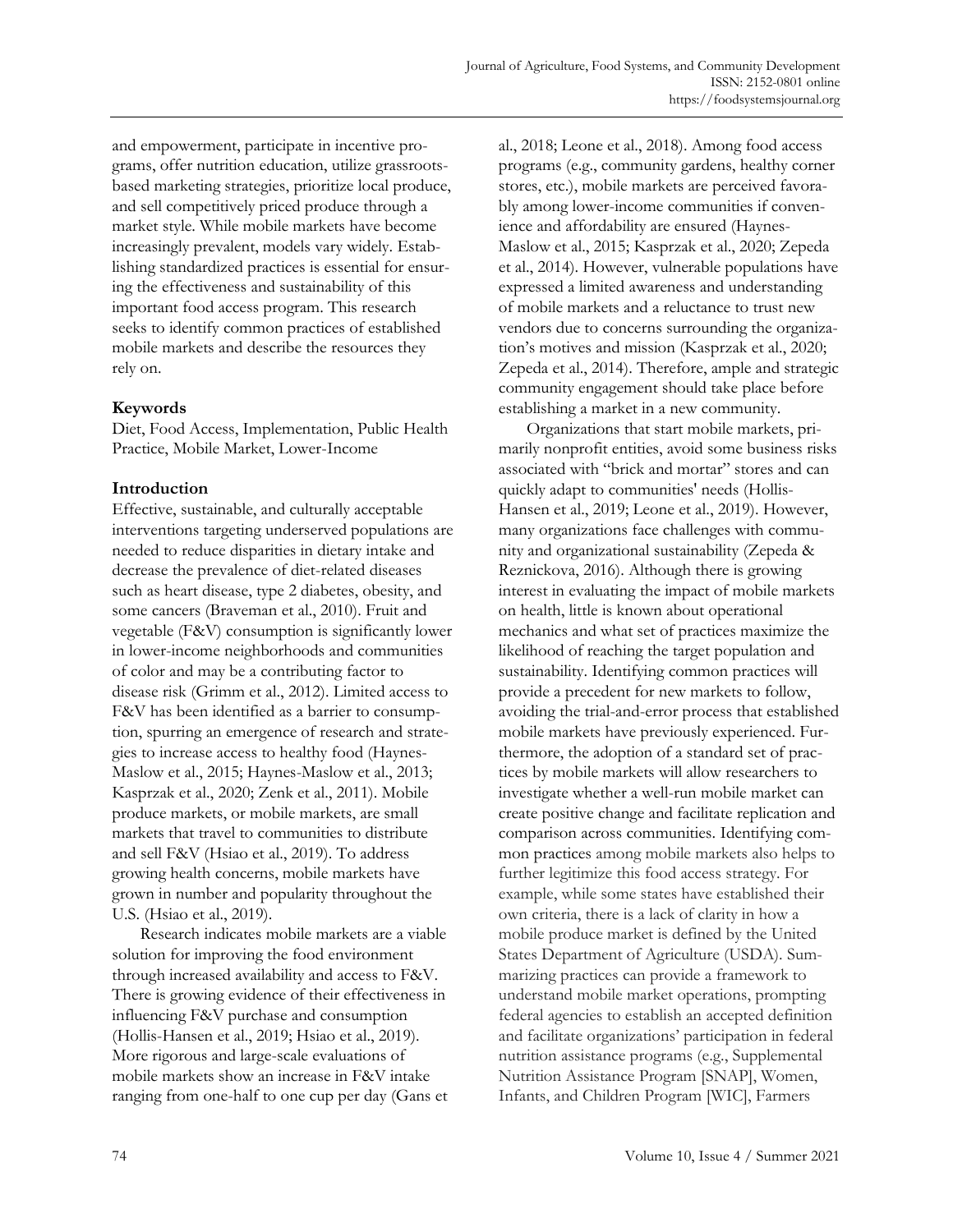Market Nutrition Program [FMNP]). Finally, raising awareness and understanding of mobile markets may encourage researchers, policy-makers, funders, and other stakeholders to recognize the importance of mobile food access programming.

Most extant mobile market-focused research has been conducted with customers, with few studies focusing on operators. Studies that have surveyed organizations looked broadly at mobile food vendors, including those that sell nonproduce items, to assess the food environment (Lucan et al., 2014) and the proximity of vendors to each other and their target population (Lucan et al., 2013). Only three studies have focused more narrowly on the processes of mobile produce markets. Robinson et al. (2016) conducted 11 in-depth interviews with representatives from a single mobile market in Syracuse, New York, and observed 16 market sites operated by two organizations. Weissman et al. (2020) surveyed 50 U.S. and Canadian mobile markets. Zepeda and Reznickova (2016) conducted case studies in six U.S. communities with mobile markets. Our study furthers this research by focusing on more established mobile markets that have operated for at least two full years and by asking a broader scope of questions (e.g., community engagement, successes). The goals of this research are to use in-depth interviews with mobile market operators to identify common practices of established mobile markets and work towards establishing a framework for mobile produce market operations. We also summarized operators' perspectives on the resources that most contributed to their success.

### **Methods**

#### *Recruitment and Enrollment*

In the spring of 2018, a database of mobile market organizations was created by identifying organizations through word-of-mouth, internet searches, and a mobile market listserv. An outreach email was then sent to potential key informants (KIs) to briefly explain the study and direct them to a screening survey on the study's website. Potential KIs answered questions related to their organization's structure, duration of operations, and interest in being interviewed. Those who completed the

survey were contacted via email or phone to verify their interest in the study and that their mobile market was operating.

KIs were eligible if they worked with organizations operating a mobile market in the U.S. for at least two years, were interested in sharing information about their market, and could speak to its model and sustainability. Of the initial 60 organizations contacted, 27 completed the survey, and 19 were eligible and interested. Of the remaining 33 mobile markets that did not complete the survey, five were successfully reached. Of these five, three were either ineligible or not interested, and two enrolled. Phone interviews were scheduled with the staff member(s) most familiar with the history and operations of the mobile market. Organizations that did not meet the eligibility criteria were encouraged to participate in other research and networking opportunities. This study was approved by the University at Buffalo Institutional Review Board.

### *Interview Process*

Two researchers conducted semistructured phone interviews lasting up to 90 minutes between May and November 2018. The research team developed the interview guide, drawing on collective experience in operating and evaluating mobile markets and similar programs. The guide focused on market models; logistics and operations; community engagement and marketing strategies; staffing, nutrition education, and ancillary services; procurement and pricing; program impact and evaluation; and business and financial models. The majority (*n*=19) of KIs agreed to identify their organizations in the findings so that case studies could be developed, and the study team could facilitate networking and information sharing between organizations. KIs were compensated US\$50 for each interview.

### *Data Analysis*

All interviews were recorded, transcribed, and checked for accuracy. Data analysis was completed using the qualitative software program ATLAS.ti version 8.0. Transcripts were divided between two graduate research assistants to code utilizing a codebook of themes informed by the interview guide. Reports were generated for all codes and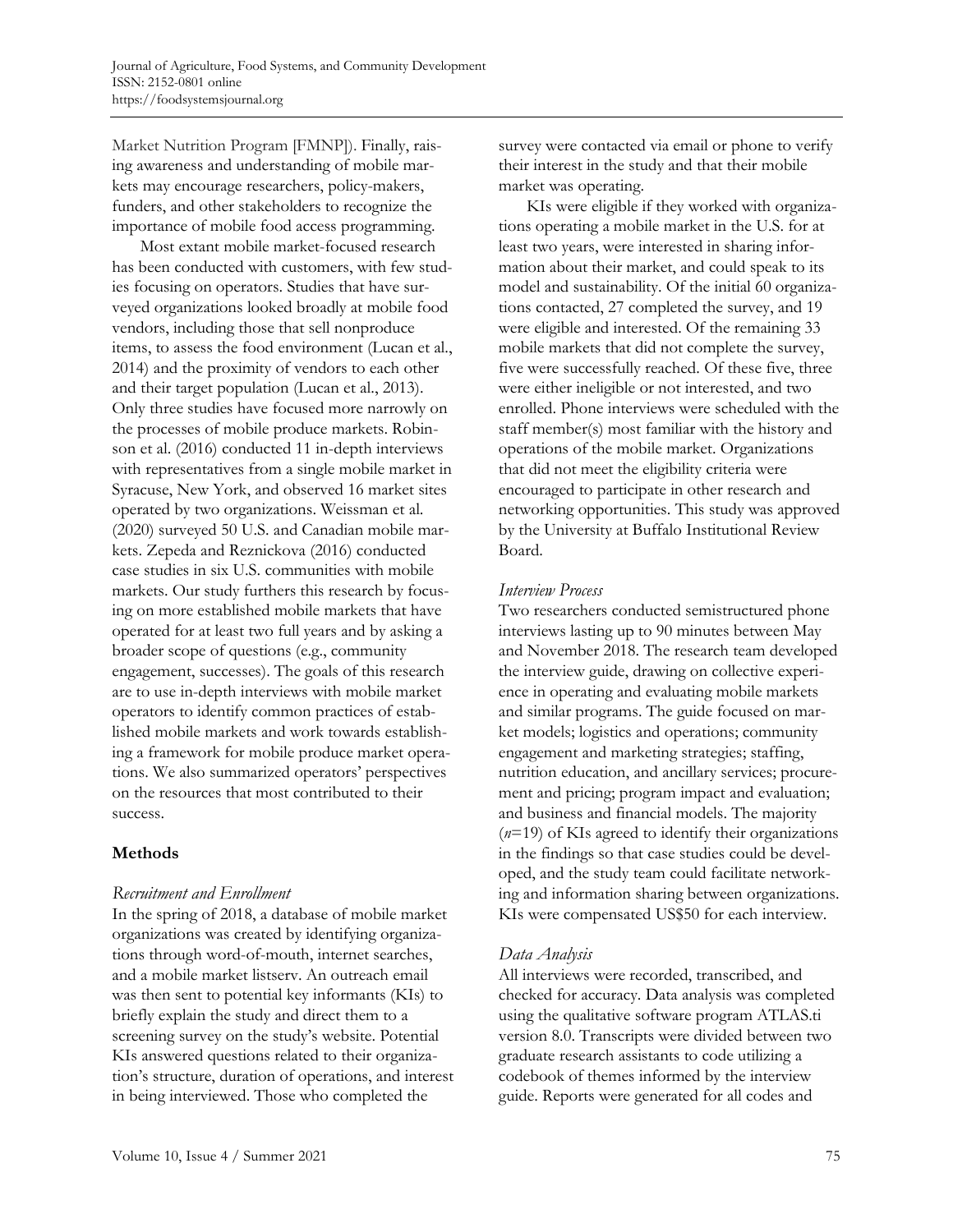summarized each theme (e.g., organizational structure) across all mobile market organizations. Memos were written to summarize each code report, and frequency distributions were calculated for specific themes.

### **Results**

Twenty-five KIs representing 21 mobile markets participated in interviews (four organizations had two participants). No KIs withdrew from the study. Table 1 includes mobile market organization characteristics. The KIs represented organizations from 16 states and 19 cities in the U.S. The majority (*n*=14) serve predominantly or exclusively urban areas, with the remaining serving a mixture of urban, rural, and suburban (*n*=5) or exclusively rural (*n*=2) areas.

### *Organizational Structure*

Table 1 indicates the organizational structure of the represented mobile markets. The majority (*n*=17) are managed by a parent agency with missions to build and strengthen resilient food systems, empower communities, address food insecurity, and reduce health disparities. Separate but complementary services are commonly offered. Organizations serve a similar target market described in many ways but generally recognized as high-need and lower-income. Funding is often from a combination of sources but is predominantly from federal and regional grants and, to a lesser degree, produce sales. Other common funding sources include corporate sponsorship, fee-for-service events, philanthropy and donations, or entities such as a city/municipality, parent organizations, or foundations.

Staff may work directly at the market or indirectly in administrative or coordinating roles, and many markets share staff with other programs run by the parent organization. The number of market staff and the split between paid full/part-time staff and unpaid volunteers are highly variable among organizations; there is less variability for direct market staff with a range of one to three paid and one to five volunteers (mostly seasonal workers). It is common for employees to be responsible for several tasks, including running the market, customer service, cashing out customers, managing

inventory, driving the vehicle, etc.

### *Market Operations*

All organizations use a model that emulates a farmers market experience, selling produce per item and permitting choice by customers. The rationale behind adopting this model was to create a familiar retail experience that allows for the "dignity of choice." However, some organizations (*n*=4) also offer a preset box program similar to a community supported agriculture program (CSA). Most organizations utilize one to two trucks, vans, or busses to transport produce to sites and set up the market on the vehicle's perimeter or within the host site, with few organizations operating the market exclusively within the vehicle. Regardless of vehicle or setup, organizations may adapt to cold climates by moving indoors. It is common for organizations to retrofit their vehicles to meet their specific needs, although the types of upgrades vary (e.g., storage, generators, solar panels). Few organizations have refrigerated vehicles and therefore invest in standalone or retrofit refrigeration for the vehicle or operations hub (e.g., Cool-Bot system, coolers, refrigerators).

Most organizations operate their market for at least half the year, with some running year-round (*n*=8). The weekly market schedule ranges from two to six days, averaging four days. The number of weekly market stops ranges widely (3–75), but organizations typically operate a market from one to four hours, with two hours being optimal. However, KIs cautioned there is no "hard and fast rule" for scheduling as it is highly dependent on the host site, customer demand, climate, staffing, and vehicle availability.

Prices are often set informally based on trialand-error and comparing prices to local retailers. Some organizations reported that they had more methodical pricing strategies in the past but then shifted to a more flexible approach that allowed them to respond to what customers are able and willing to pay, often in real-time. Several organizations sell produce close to or at the price they purchased it; when markups are used, they are applied within the range of 10–45% from the purchase price, with most falling in the 10–20% range. Most organizations perceive their pricing to be compara-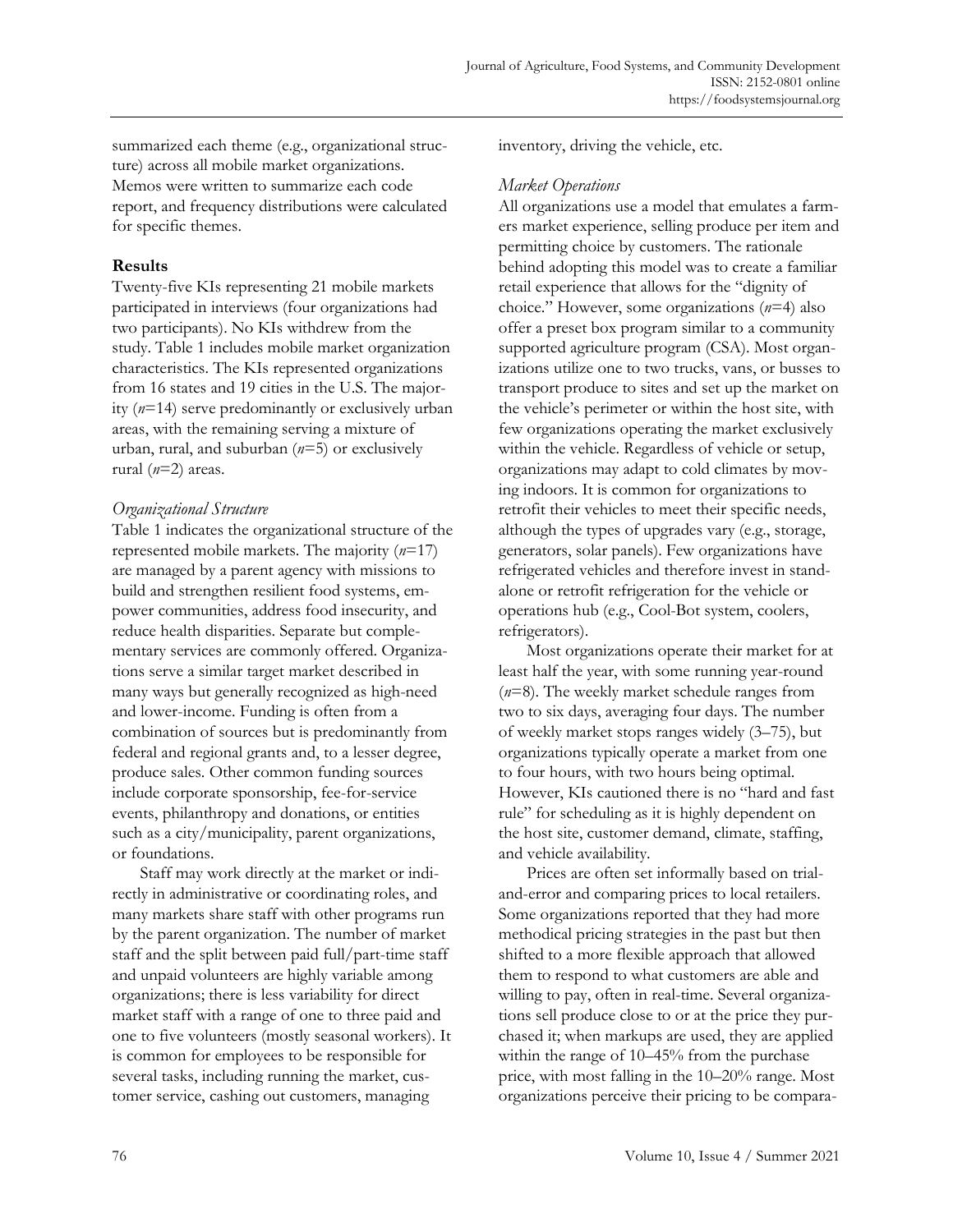| Region of the U.S.                     | Number of<br><b>Mobile Market</b><br>Organizations | <b>Target Market</b>                                                                                                                              | Percentage of<br><b>Mobile Markets</b><br>(n) |
|----------------------------------------|----------------------------------------------------|---------------------------------------------------------------------------------------------------------------------------------------------------|-----------------------------------------------|
| Northeast                              | 10                                                 | Low to moderate-income individuals; demonstrating a need for food<br>assistance (SNAP recipients)                                                 | 86% (18)                                      |
| South                                  | 6                                                  | Populations vulnerable to health disparities and chronic disease<br>(seniors, housebound, racial and ethnic minorities)                           | 76% (16)                                      |
| West                                   | 3                                                  | Limited access communities (lack of fresh food, lack of<br>transportation)                                                                        | 52% (11)                                      |
| Midwest                                | 2                                                  |                                                                                                                                                   |                                               |
| <b>Years Operating</b>                 | Percentage<br>of Mobile<br>Markets (n)             | <b>Community Partners/Host Sites</b>                                                                                                              | Percentage of<br><b>Mobile Markets</b><br>(n) |
| 3 years                                | 19% (4)                                            | Health care providers (clinics, <sup>a</sup> VA medical center)                                                                                   | 81% (17)                                      |
| 4 years                                | 29% (6)                                            | Community centers (general, <sup>a</sup> senior, <sup>a</sup> youth afterschool, YMCA)                                                            | 81% (17)                                      |
| 5 years                                | 19% (4)                                            | Housing (low-income, <sup>a</sup> transitional, assisted living)                                                                                  | 57% (12)                                      |
| 6 years                                | $5\%$ (1)                                          | Public institutions (libraries, <sup>a</sup> primary and secondary education)                                                                     | 48% (10)                                      |
| 7 years                                | 19% (4)                                            | Public space (vacant lot, street parking, farmers market, community<br>gardens)                                                                   | 24% (5)                                       |
| 8 years                                | $5\%$ (1)                                          | Private companies (retail space, insurance company, law firm)                                                                                     | 24% (5)                                       |
| 9 years                                | $5\%$ (1)                                          | Government and social service providers (food pantry, WIC clinic, <sup>a</sup><br>health departments, departments of social services, Head Start) | 24% (5)                                       |
|                                        |                                                    | Faith-based organizations (church)                                                                                                                | 19% (4)                                       |
|                                        |                                                    | <sup>a</sup> Cited as a busier site                                                                                                               |                                               |
| Organizational<br><b>Structure</b>     | Percentage<br>of Mobile<br>Markets (n)             | <b>Ancillary Services</b>                                                                                                                         | Percentage of<br><b>Mobile Markets</b><br>(n) |
| Nonprofit (Other)                      | 48% (10)                                           | Education (gardening, nutrition, youth and leadership)                                                                                            | 57% (12)                                      |
| Nonprofit (Hunger<br>Relief/Food Bank) | $14\%$ (3)                                         | Agricultural activities (composting, vermiculture, urban and<br>community farming)                                                                | 52% (11)                                      |
| Nonprofit (Hospital<br>Network)        | $10\% (2)$                                         | Public health programming (healthy corner stores, corporate<br>wellness, Veggie Rx, farm to institution, SNAP matching)                           | 38% (8)                                       |
| Stand-alone Mobile<br>Market Nonprofit | $10\% (2)$                                         | Produce sales (farmers markets, farm stands, CSA)                                                                                                 | 24% (5)                                       |
| Nonprofit<br>(Foundation)              | 5% (1)                                             | Food aggregation and distribution (food hub)                                                                                                      | $14\%$ (3)                                    |
| Nonprofit (Public<br>Health Entity)    | 5% (1)                                             | Policy and advocacy work; coalition building                                                                                                      | $14\%$ (3)                                    |
| University/College                     | $5\%$ (1)                                          | Emergency food assistance (food pantry, dining hall, meal and food<br>box distribution)                                                           | $14\%$ (3)                                    |
| City/Municipality                      | 5% (1)                                             | Professional development (job readiness training, internships, GED)                                                                               | $14\%$ (3)                                    |
|                                        |                                                    | Public health promotion and outreach (SNAP enrollment, health<br>screenings)                                                                      | $10\%(2)$                                     |
|                                        |                                                    | Foodservice (community kitchen, business incubator)                                                                                               | $10\% (2)$                                    |
|                                        |                                                    | Community improvement (beautification, safety)                                                                                                    | 10% (2)                                       |
|                                        |                                                    | Social services programming (housing support)                                                                                                     | 10% (2)                                       |

## Table 1. Mobile Market Organization Characteristics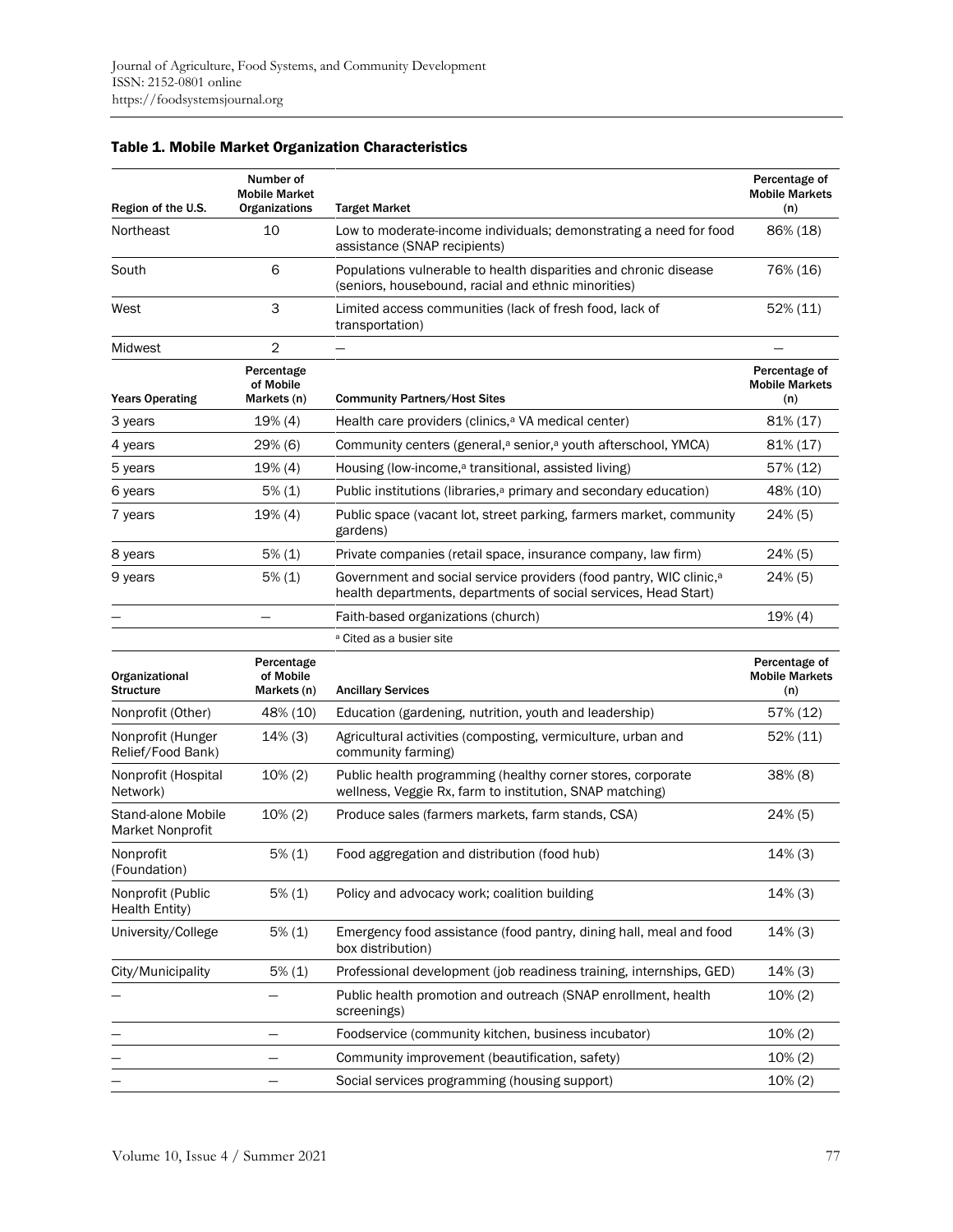ble to grocery stores and less than farmers markets, colloquially described as "somewhere in between a Walmart and a Whole Foods price" and "as low as possible." To further increase the affordability of produce, all organizations accept SNAP/EBT. Nearly all organizations participate in at least one F&V incentive program, including SNAP matching programs, regional-specific healthy food incentive programs, and Seniors' and Women, Infant, and Children (WIC) Farmers' Market Nutrition Program (FMNP) benefits. Organizations often create incentives to cast a wider net of eligibility to include lower-income customers not receiving SNAP benefits but receiving other government assistance (e.g., Medicaid, disability). Organizations may render incentives at the point of sale (e.g., vouchers, discounts, reward cards) or distribute vouchers throughout the community (e.g., events, health fairs).

All organizations offer some form of nutrition education, with most utilizing partner organizations (e.g., Extension office, health clinic, nutrition students/interns) to offer education on a weekly or biweekly basis, typically at the market or within the host site. Education can take on many forms, such as mini-lessons or pop-up grocery store tours; however, cooking demonstrations and tastings are the most popular among customers. Education can also be informal through distributing materials (e.g., recipes and handouts), engaging in conversation on handling or preparing produce, and inviting community partners to table at the market.

### *Site Selection and Agreement*

The majority of market sites are created through partnerships with community organizations that are already serving lower-income communities. Other methods of identifying sites include familiarity of high-need and food-insecure areas, community demand, trial-and-error, utilizing a food environment map, and findings from past food access research. When choosing to partner with prospective community sites, all mobile market organizations prioritize need—meaning there must be a high density of lower-income and/or SNAPeligible households in the vicinity. Common host partners, including sites with the largest and most consistent customer base, are included in Table 1;

however, there was not complete agreement as to which sites are the busiest. For example, one KI described health clinics as busy, whereas another KI cited health clinics as slow. Another KI explained there is great variation between sites of the same type.

Most organizations screen potential sites by meeting with a point of contact and having an informal agreement, or mutual understanding, with host sites regarding expectations for operating the market. However, some organizations create a memorandum of understanding or a similar contract. Organizations typically assess if the site is a good fit in terms of physical requirements (e.g., parking, bathrooms), capacity (e.g., marketing efforts, outreach), and viability (e.g., target market reach, volume). An organization's expectations for each host site are site-dependent, and organizations largely "meet them where they are." Still, community outreach and marketing are primarily the responsibility of the mobile market organization or a shared responsibility with the host site.

## *Procurement and Logistics*

Produce is sourced from a combination of wholesalers, aggregators, produce auctions, direct farm procurement, an organization's own farm, and donated produce. While the percentages from different sources shift with the seasons and conditions, organizations are predominantly sourcing directly from farms. Factors influencing sourcing decisions include customer preference, climate, geography, price, the capacity of internal farm operations, linkages to farmers, and the overarching mission of the organization and/or mobile market. Almost half of the organizations (*n*=9) engage in some form of farming that may serve as a partial source of produce. All organizations recognize the importance of sourcing locally to support local farmers and the economy. KIs emphasized the need to balance this priority with their mission to provide affordable, culturally relevant produce that matches customer preferences while remaining financially sustainable. Organizations first attempt sourcing "as local as possible," and if the season or price does not permit this, they will opt to source regionally (within the state or neighboring states) and, if necessary, through a whole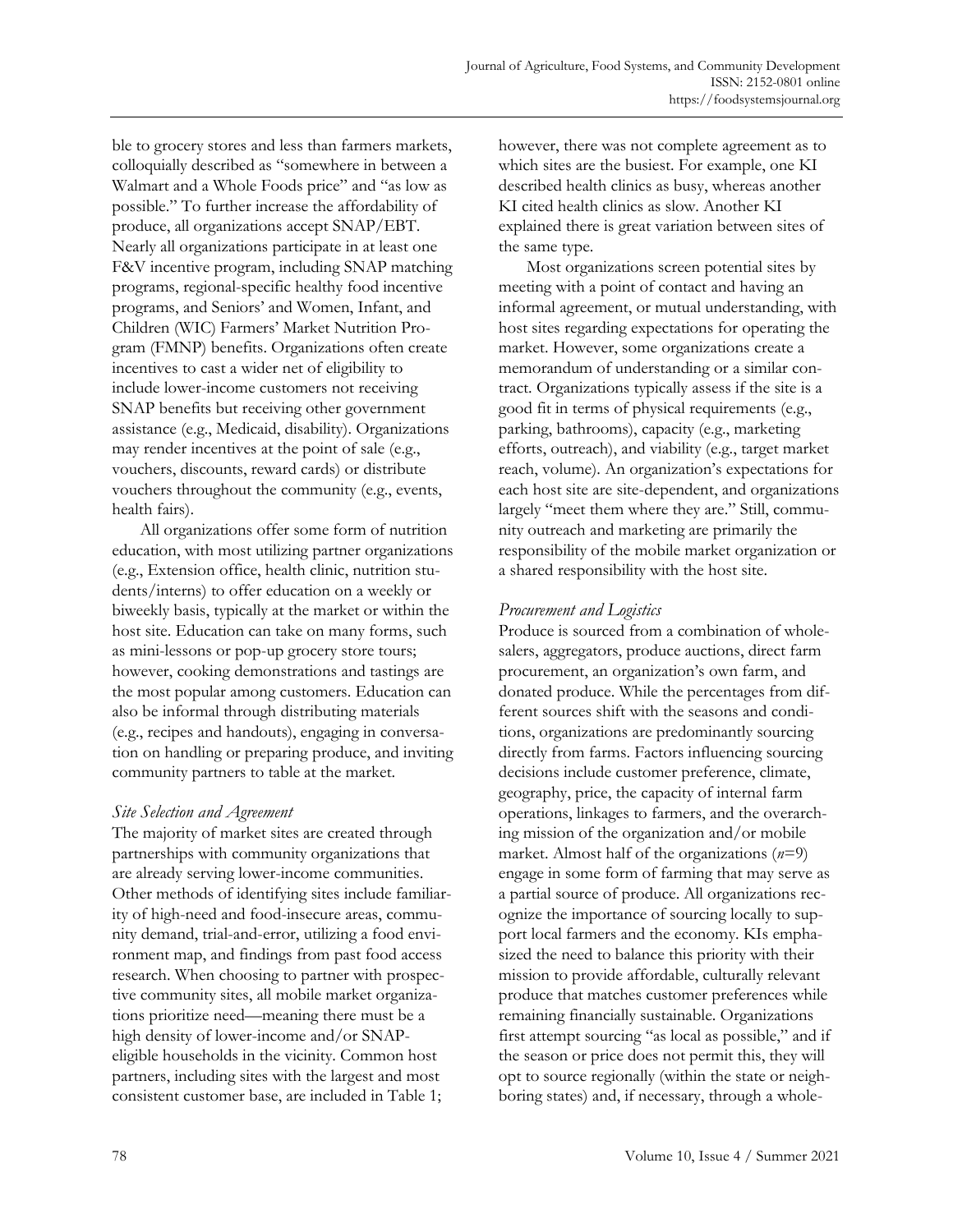saler or distributor. About a quarter of the organizations are exclusively or almost exclusively sourcing locally, loosely defined by KIs as 100 miles or less from their location.

Organizations often want to support sustainable farming practices and procure more organic produce, but the price makes this prohibitive, and there has not been strong customer demand. Alternatively, organizations try to source produce that is Good Agricultural Practices (GAP)–certified or is grown using low-spray, integrated pest management, or organic-like practices. Markets carry a wide variety of produce (8–50 varieties), but 22–25 is the average range. Fruit is the consistent favorite among customers. Organizations commonly sell nonproduce items (e.g., eggs, canned and dried goods). Those with refrigeration at the market may offer nonproduce perishables (e.g., yogurt, cheese, meat, fish). All organizations have access to dry and cold storage at their operations hub, nearby storage, or refrigerated vehicle(s).

### *Marketing and Community Engagement*

KIs highlighted the importance of laying a strong foundation before establishing a mobile market by engaging with the community early and often through community events or meetings (e.g., health fairs, neighborhood resident meetings), speaking engagements, and connecting with policy-makers. KIs emphasized that cultivating strong relationships and effective communication with host sites ensures market stops are viable and reach their target market. A small number of organizations have a community advisory board, and most are interested in forming or reviving one.

The most common marketing strategies employed by organizations include canvassing, flyers and signage, broadcast (e.g., TV, radio), print and social media, digital outreach (e.g., text messages, emailed newsletters), ad campaigns, direct mail, and the visual appeal of the market. Other common strategies include word-of-mouth, implementing a consistent market schedule, attending community events, and networking. Most KIs felt their organization is adequately reaching their target market but recommended persistence and patience for new markets given the time it takes to build trust and recognition at new sites.

### *Sales, Data, and Evaluation*

The majority of organizations track sales and forms of tender (e.g., incentives) with point-of-sale software (e.g., Square, Farmers Register), with few using handwritten ledgers. Some organizations collect non-sales data, such as participation in assistance programs (e.g., SNAP), customer demographics, and feedback, through online platforms, paper surveys, or rapid market assessment. Many of the organizations have gone through some form of formal evaluation, often as a condition of funding. Formal evaluations have been carried out internally or in partnership with an external organization, such as a local university, and have measured variables including purchasing, demographics, customer and stakeholder feedback, sustainability, perceptions and connectedness to one's neighborhood, diet, and impact on the healthcare system. Less formal evaluations include self-assessments of market operations and collecting customer feedback. Table 2 contains quotes from KIs illustrating common practices for each theme.

### *Operator Perspectives on Resources That Contribute to Success*

In addition to common practices, KIs were asked which resources are key to the success of their mobile market. Figure 1 depicts the most cited resources. Relationships with partners, both grassroots and government, are paramount. Organizational features that contribute to success include sharing resources with a parent organization, hiring strong staff, and securing corporate sponsorship or grant funding. The viability of market sites was attributed to the strategic selection of host sites and optimized scheduling. A reliable vehicle that is customized to a market's needs is also a valuable resource among organizations.

### **Discussion**

Interviews with KIs revealed several core tenets of mobile market practices that have informed our proposed framework for mobile produce markets. The following are key characteristics of mobile markets: (1) set up temporary food markets in partnership with organizations already serving the local community; (2) uphold an organizational mission to create equitable food access, bridge health dis-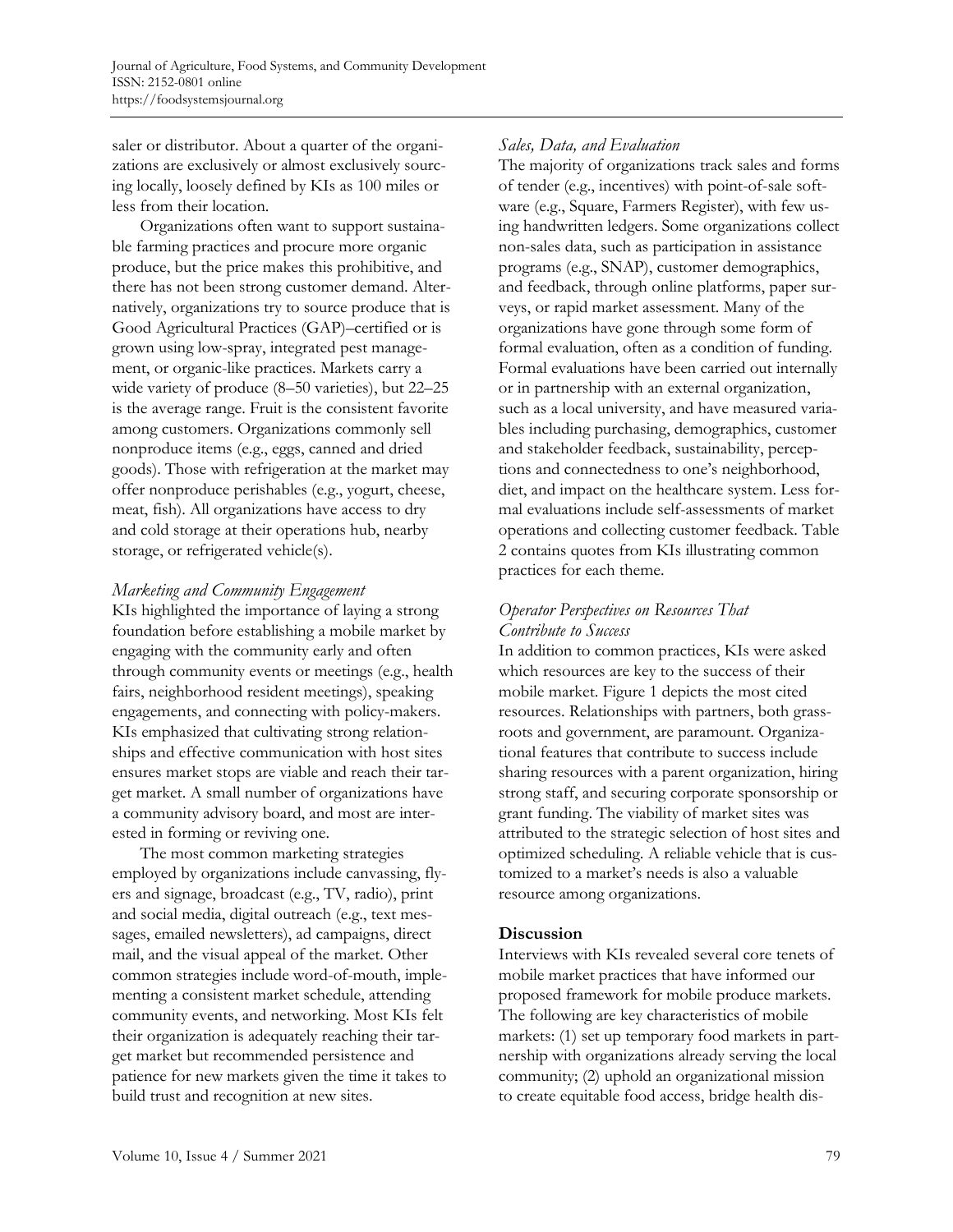| Theme                                    | <b>Subtheme</b>                               | <b>Common Practices</b>                                                                                                                                                                                                                                                                                                                                                                                                                                                                                                                                                                                                                                                                                   |
|------------------------------------------|-----------------------------------------------|-----------------------------------------------------------------------------------------------------------------------------------------------------------------------------------------------------------------------------------------------------------------------------------------------------------------------------------------------------------------------------------------------------------------------------------------------------------------------------------------------------------------------------------------------------------------------------------------------------------------------------------------------------------------------------------------------------------|
| Organizational<br><b>Structure</b>       | Mission<br><b>Statement</b>                   | "Our [organization's] mission is to build thriving communities through local food. But<br>the mobile market mission is to directly improve the access to that local food."                                                                                                                                                                                                                                                                                                                                                                                                                                                                                                                                |
|                                          |                                               | "Our mission is to promote community leadership and create access to healthy food<br>for our most food insecure communities."                                                                                                                                                                                                                                                                                                                                                                                                                                                                                                                                                                             |
| Market<br>Operations                     | Market Set-up                                 | " Honestly, we totally cater to our shoppers. If they would request that we bring it<br>inside, then we'll bring it inside. Some of those locations, it's actually gorgeous, of<br>course, we're going to set up outside. But again, we really cater to what they want<br>and what they like because it's just a matter of business."                                                                                                                                                                                                                                                                                                                                                                     |
|                                          |                                               | "We set up outside the van, so it's not a walk-on vehicle, the whole vehicle is filled<br>with the produce. We had done some retrofits because we were thinking it might be<br>a walk-on, but the volume of sales we do it's not realistic for us. So it's really they're<br>kind of popping up a farm stand everywhere we go. So, we have usually around four<br>tables worth of produce."                                                                                                                                                                                                                                                                                                               |
| <b>Host Site</b><br>Selection            | Screening and<br>Agreement                    | "It's been every year, and it's still we're still on a learning curve. I feel like I can figure<br>it all out but what we really do is end up trying to identify strong community partners<br>and areas of need and trying to develop relationships with businesses, nonprofits,<br>property owners, whoever it may be, that we can identify as what we see as a<br>successful stop We try and screen out for people who will and partners who<br>[will] actually be engaged in helping us spread the word, whether that's a nonprofit<br>that views us as a service for their clientele or a neighbor or a neighborhood<br>organization that really wants us to meet the need of their clients as well." |
|                                          |                                               | "I wouldn't say it's like an MOU, but we do have the application they filled out, and<br>it's-we discuss like the terms that they need to be doing this outreach. And we do<br>put in the application that they either need to meet our sales minimums or our<br>visitor minimums."                                                                                                                                                                                                                                                                                                                                                                                                                       |
| Procurement<br>and Logistics             | <b>Produce Sourcing</b><br>and Priorities     | "During the growing season, we source from local farmers as much as we can, but<br>it's challenging because the cost of the food is higher with local farmers. So, what<br>we've been doing is partnering with local farmers. We'll take kind of their excess<br>stuff that maybe isn't, like their seconds and so they're not that as good to selland<br>then everything else is purchased wholesale."                                                                                                                                                                                                                                                                                                   |
|                                          |                                               | "[During the growing season] we're mostly local, and during the rest of the season,<br>we're probably down to about 10 percent local. The storage crops, apples, potatoes,<br>onions, some squash, and then almost everything else is from wholesalers."                                                                                                                                                                                                                                                                                                                                                                                                                                                  |
| Marketing and<br>Community<br>Engagement | Outreach<br><b>Strategies</b>                 | "We attend events, we drop off flyers, we do speaking engagements, like we do all<br>sorts of stuff I do know, the door-to-door flyering is the best thing for us."                                                                                                                                                                                                                                                                                                                                                                                                                                                                                                                                       |
|                                          |                                               | "I think a lot of it narrows down to community relationship. So, finding those allies in<br>each neighborhood that we have, that are motivated and engaged and willing to<br>spread the word for us. I mean it's [the] same as marketing or product word of<br>mouth is the most popular and it's also the hardest to promote."                                                                                                                                                                                                                                                                                                                                                                           |
| Sales, Data, and<br>Evaluation           | Types of Data;<br>Means of Data<br>Collection | "I wouldn't say like in a formal evaluation that we do like, season evaluation every<br>winter, and like check, and 'Hey, how did this work? How did that work? Let's look at<br>the numbers monthly, and like, are we on target for our transaction goals, are we on<br>track for our average like, average market sales?"                                                                                                                                                                                                                                                                                                                                                                               |
|                                          |                                               | "That was done through a partnership with a local university, so we're using the<br>systems that were developed in that first three food budget grants to do data<br>collection."                                                                                                                                                                                                                                                                                                                                                                                                                                                                                                                         |

### Table 2. Common Practices Illustrative Quotes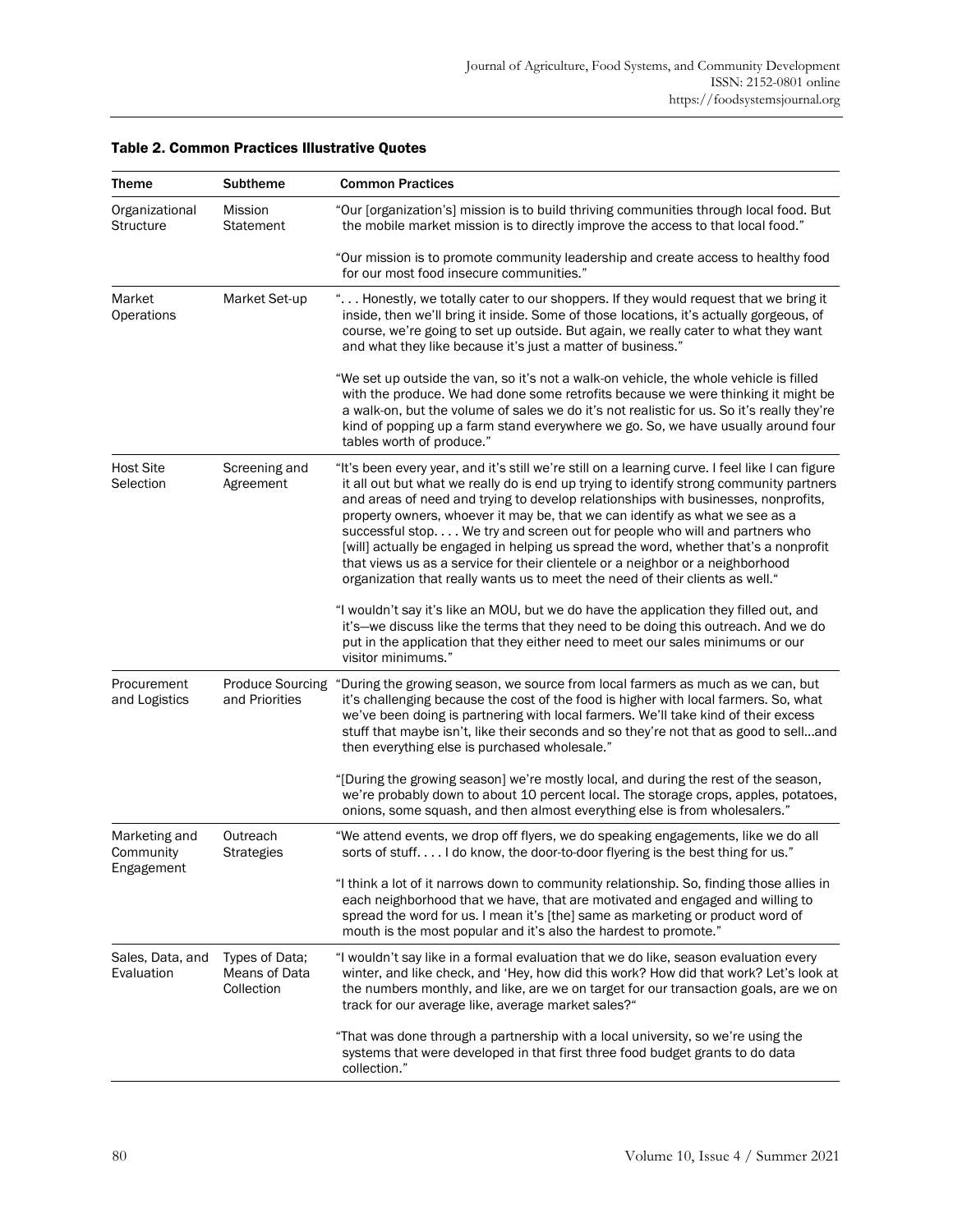



parities, and/or support local food systems; (3) operate a market model that permits customer choice; (4) sell produce and nonproduce items, prioritizing healthy, fresh food; (5) increase the affordability of F&V through pricing structure or incentive programs; (6) procure produce through multiple sources, but prioritize procurement of local and regional produce; (7) operate at least half the year; and (8) offer some type of food, nutrition, or cooking education. Areas with more variability in practices, which were excluded from the framework, include staff size and composition, vehicle type, specifics of funding and procurement sources, number of market stops, and scope and rigor of program evaluation. While most mobile markets primarily target lower-income individuals, we did not exclude markets that serve other demographics as we recognize that many markets serve multiple target populations, often using a sliding scale or cost-offset model to improve sustainability (Niebylski et al., 2015).

The findings of Robinson et al. (2016) align with the present study in terms of organizations' stated missions and target markets, procurement practices, competitive pricing, acceptance of financial incentives, and the importance of community engagement and relationship building. The current study also supports findings from Weissman et al. (2020) that most mobile markets are managed by a nonprofit, serve a predominantly lower-income and low-access target market, and mainly rely on grassroots-based marketing. Weissman et al. (2020) similarly found most organizations prioritize nutrition education, participate in incentives programs, price produce competitively, have a wide number of market stops, operate for at least half of the year, offer nonproduce staples, and prioritize local procurement with organic produce being less of a priority. They also reported sales alone do not cover operational expenses, citing private foundation money as the main source of funding (Weissman et al., 2020), while the KIs interviewed in this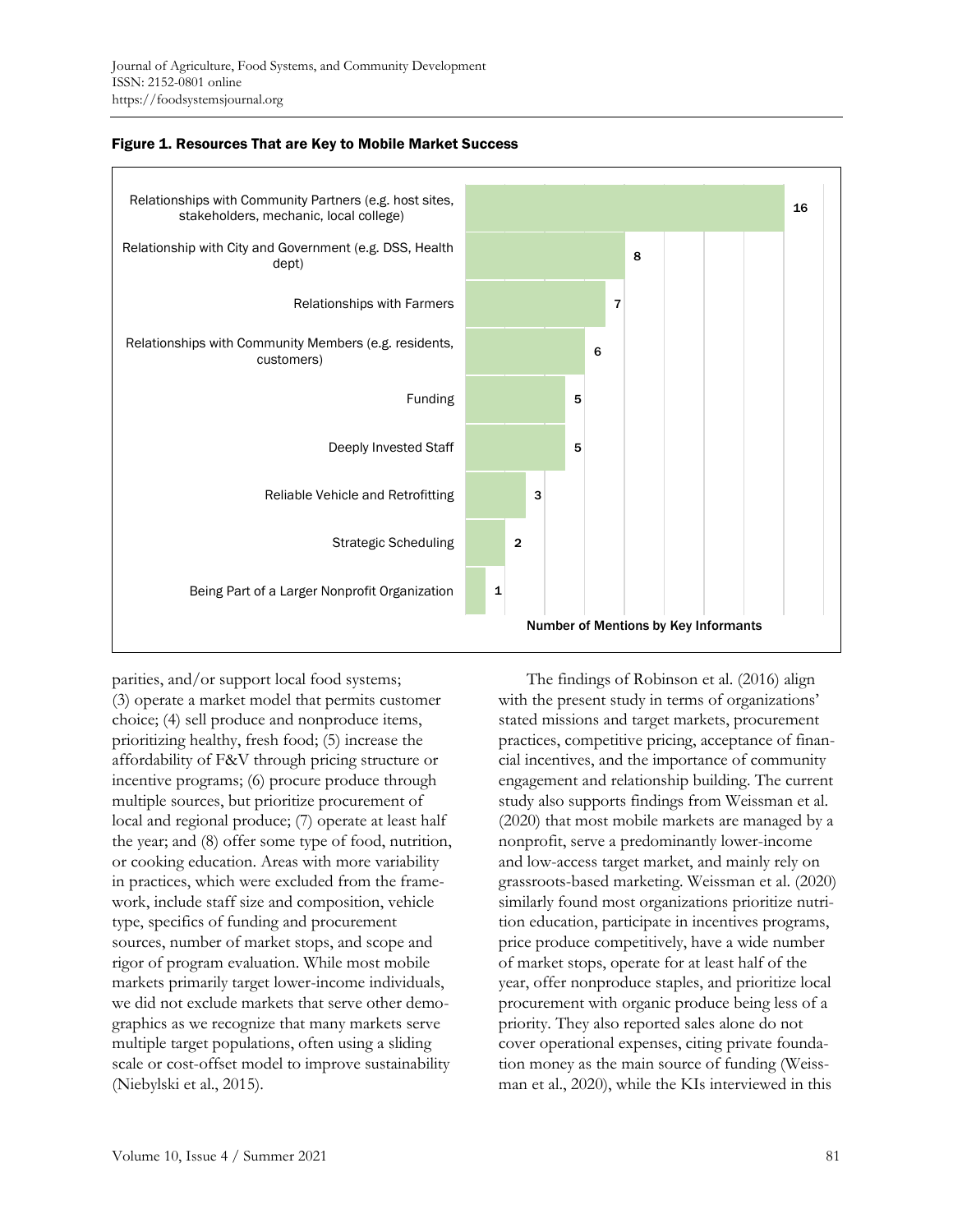study emphasized the importance of grant funding. The present study did not ask for percentages or dollar amounts of funding sources, which prevents a direct comparison to the findings of Weissman et al. (2020); nevertheless, the need to seek out additional funding sources and the variability between organizations is a shared finding. This study replicated many of these findings while providing additional details on practices that cannot be gained through quantitative studies.

The limitations of this research include the predominantly urban and Northeastern U.S. representation; therefore, these practices may not be generalizable to different geographies and communities. Not all KIs provided quantitative data for questions; therefore, numbers and averages supplied here do not represent all of the organizations interviewed. Given the exploratory nature of this research, we defined the success of a mobile market as longevity or the number of years operating. This broad eligibility criterion may not have adequately focused our attention on the most viable strategies. However, in the absence of an accepted definition of effectiveness for mobile markets and the scarcity of rigorous evaluations, we opted not to create eligibility criteria based on presumptions. Therefore, we are prudent in describing these practices as common practices rather than "best practices." Lastly, our findings represent established mobile markets and may not wholly include models and practices of more nascent markets. Therefore, we anticipate that this framework will be dynamic and subject to revision and updates.

### *Implications for Future Research and Practice*

The present study furthers the research on mobile markets by helping to clarify common implementation practices and identifying effective, scalable, and ready models for broader adoption. A significant step toward standardization is the development of the Veggie Van (VV) Toolkit, a web-based collection of evidence-based practices to help organizations implement a mobile market following the VV model; the toolkit has been updated with these community-tested practices and made publicly available (Leone et al., 2018). Since the onset of the COVID-19 pandemic in the U.S.,

there has been a surge in new mobile markets; disseminating these practices in the toolkit reduces the burden on established organizations that are being solicited for guidance. These findings were also used to refine inclusion criteria for organizations that would participate in the VV study, an ongoing randomized controlled trial (RCT) evaluating the effectiveness and implementation of mobile markets. We also hope that our proposed framework will serve as an impetus for federal agencies, notably the USDA, to establish an accepted but flexible definition of mobile markets. In doing so, mobile markets will be recognized for their important role in the food system, addressing food insecurity, and ideally, streamlining policy processes that impact mobile market organizations.

Future research should continue to evaluate mobile market practices and create linkages with outcomes to further our understanding of how to ensure they are effective. Mobile markets have been deemed efficacious through evaluation in two RCTs on their impact on F&V consumption (Gans et al., 2018; Leone et al., 2018). However, F&V consumption is likely one of many outcomes that constitute researchers' and practitioners' notions of success. As such, we ought to understand how practitioners and community members define success and adjust our scope of research outcomes accordingly. Research is also needed to understand further how mobile market operations should be adapted to rural communities and how organizations have adapted their practices during the COVID-19 pandemic (e.g., pre-packed produce bundles). Lastly, the interviews in this study resulted in a significant amount of data beyond the common practices described here. We plan to report additional findings on common barriers experienced by mobile market organizations to highlight the support and resources needed to overcome persistent challenges.

### **Acknowledgments**

We would like to thank Anne Lally, Ph.D., for her support throughout the editing of this manuscript. We also thank all the community partners and participants who made this study possible.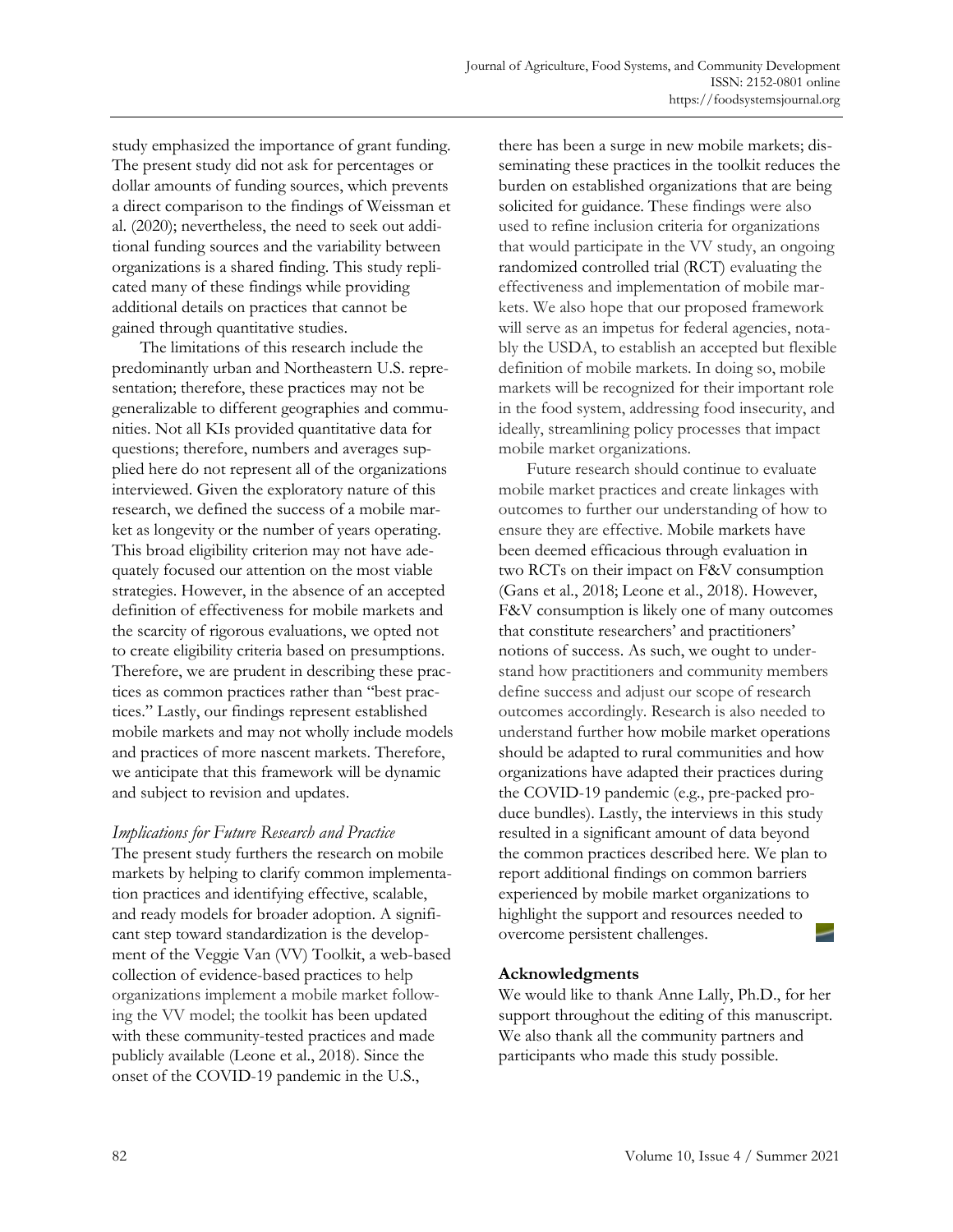### **References**

- Braveman, P. A., Cubbin, C., Egerter, S., Williams, D. R., & Pamuk, E. (2010). Socioeconomic disparities in health in the United States: What the patterns tell us. *American Journal of Public Health, 100*(S1), S186–S196. <https://doi.org/10.2105/ajph.2009.166082>
- Gans, K. M., Risica, P. M., Keita, A. D., Dionne, L., Mello, J., Stowers, K. C., Papandonatos, G., Whittaker, S., & Gorham, G. (2018). Multilevel approaches to increase fruit and vegetable intake in low-income housing communities: Final results of the 'Live Well, Viva Bien' cluster-randomized trial. *International Journal of Behavioral Nutrition and Physical Activity, 15*(1), Article 80.<https://doi.org/10.1186/s12966-018-0704-2>
- Grimm, K. A., Foltz, J. L., Blanck, H. M., & Scanlon, K. S. (2012). Household income disparities in fruit and vegetable consumption by state and territory: Results of the 2009 behavioral risk factor surveillance system. *Journal of the Academy of Nutrition and Dietetics, 112*(12), 2014–2021[. https://doi.org/10.1016/j.jand.2012.08.030](https://doi.org/10.1016/j.jand.2012.08.030)
- Haynes-Maslow, L., Auvergne, L., Mark, B., Ammerman, A., & Weiner, B. J. (2015). Low-income individuals' perceptions about fruit and vegetable access programs: A qualitative study. *Journal of Nutrition Education and Behavior, 47*(4), 317–324.<https://doi.org/10.1016/j.jneb.2015.03.005>
- Haynes-Maslow, L., Parsons, S. E., Wheeler, S. B., & Leone, L. A. (2013). A qualitative study of perceived barriers to fruit and vegetable consumption among low-income populations, North Carolina, 2011. *Preventing Chronic Disease, 10*, E34[. https://doi.org/10.5888/pcd10.120206](https://doi.org/10.5888/pcd10.120206)
- Hollis-Hansen, K., Vermont, L., Zafron, M. L., Seidman, J., & Leone, L. (2019). The introduction of new food retail opportunities in lower-income communities and the impact on fruit and vegetable intake: A systematic review. *Translational Behavioral Medicine, 9*(5), 837–846[. https://doi.org/10.1093/tbm/ibz094](https://doi.org/10.1093/tbm/ibz094)
- Hsiao, B. S., Sibeko, L., & Troy, L. M. (2019). A systematic review of mobile produce markets: Facilitators and barriers to use, and associations with reported fruit and vegetable intake. *Journal of the Academy of Nutrition and Dietetics, 119*(1), 76–97.<https://doi.org/10.1016/j.jand.2018.02.022>
- Kasprzak, C. M., Sauer, H. A., Schoonover, J. J., Lapp, M. M., & Leone, L. A. (2020). Barriers and facilitators to fruit and vegetable consumption among lower-income families: Matching preferences with stakeholder resources. *Journal of Hunger & Environmental Nutrition, 16*(4), 490–508.<https://doi.org/10.1080/19320248.2020.1802383>
- Leone, L. A., Tripicchio, G. L., Haynes-Maslow, L., McGuirt, J., Grady Smith, J. S., Armstrong-Brown, J., Gizlice, Z., & Ammerman, A. (2018). Cluster randomized controlled trial of a mobile market intervention to increase fruit and vegetable intake among adults in lower-income communities in North Carolina. *International Journal of Behavioral Nutrition and Physical Activity, 15*(1), Article 2.<https://doi.org/10.1186/s12966-017-0637-1>
- Leone, L. A., Tripicchio, G. L., Haynes-Maslow, L., McGuirt, J., Grady Smith, J. S., Armstrong-Brown, J., Kowitt, S. D., Gizlice, Z., & Ammerman, A. S. (2019). A cluster-randomized trial of a mobile produce market program in 12 communities in 12 communities is North Carolina: Program development, methods, and baseline characteristics. *Journal of the Academy of Nutrition and Dietetics, 119*(1), 57–68[. https://doi.org/10.1016/j.jand.2018.04.010](https://doi.org/10.1016/j.jand.2018.04.010)
- Lucan, S. C., Maroko, A. R., Bumol, J., Varona, M., Torrens, L., & Schechter, C. B. (2014). Mobile food vendors in urban neighborhoods—implications for diet and diet-related health by weather and season. *Health Place, 27*, 171–175.<https://doi.org/10.1016/j.healthplace.2014.02.009>
- Lucan, S. C., Varona, M., Maroko, A. R., Bumol, J., Torrens, L., & Wylie-Rosett, J. (2013). Assessing mobile food vendors (a.k.a. street food vendors)—methods, challenges, and lessons learned for future food-environment research. *Public Health, 127*(8), 766–776.<https://doi.org/10.1016/j.puhe.2013.05.006>
- Niebylski, M. L., Redburn, K. A., Duhaney, T., & Campbell, N. R. (2015). Healthy food subsidies and unhealthy food taxation: A systematic review of the evidence. *Nutrition, 31*(6), 787-795[. https://doi.org/10.1016/j.nut.2014.12.010](https://doi.org/10.1016/j.nut.2014.12.010)
- Robinson, J., Weissman, E., Adair, S., Potteiger, M., & Villanueva, J. (2016). An oasis in the desert? The benefits and constraints of mobile markets operating in Syracuse, New York food deserts. *Agriculture and Human Values, 33,*  877–893.<https://doi.org/10.1007/s10460-016-9680-9>
- Weissman, E., Robinson, J., & Cecio, W. (2020). The promise and pitfalls of mobile markets: An exploratory survey of mobile food retailers in the United States and Canada. *Agriculture and Human Values, 37,* 895–906. <https://doi.org/10.1007/s10460-020-10029-5>